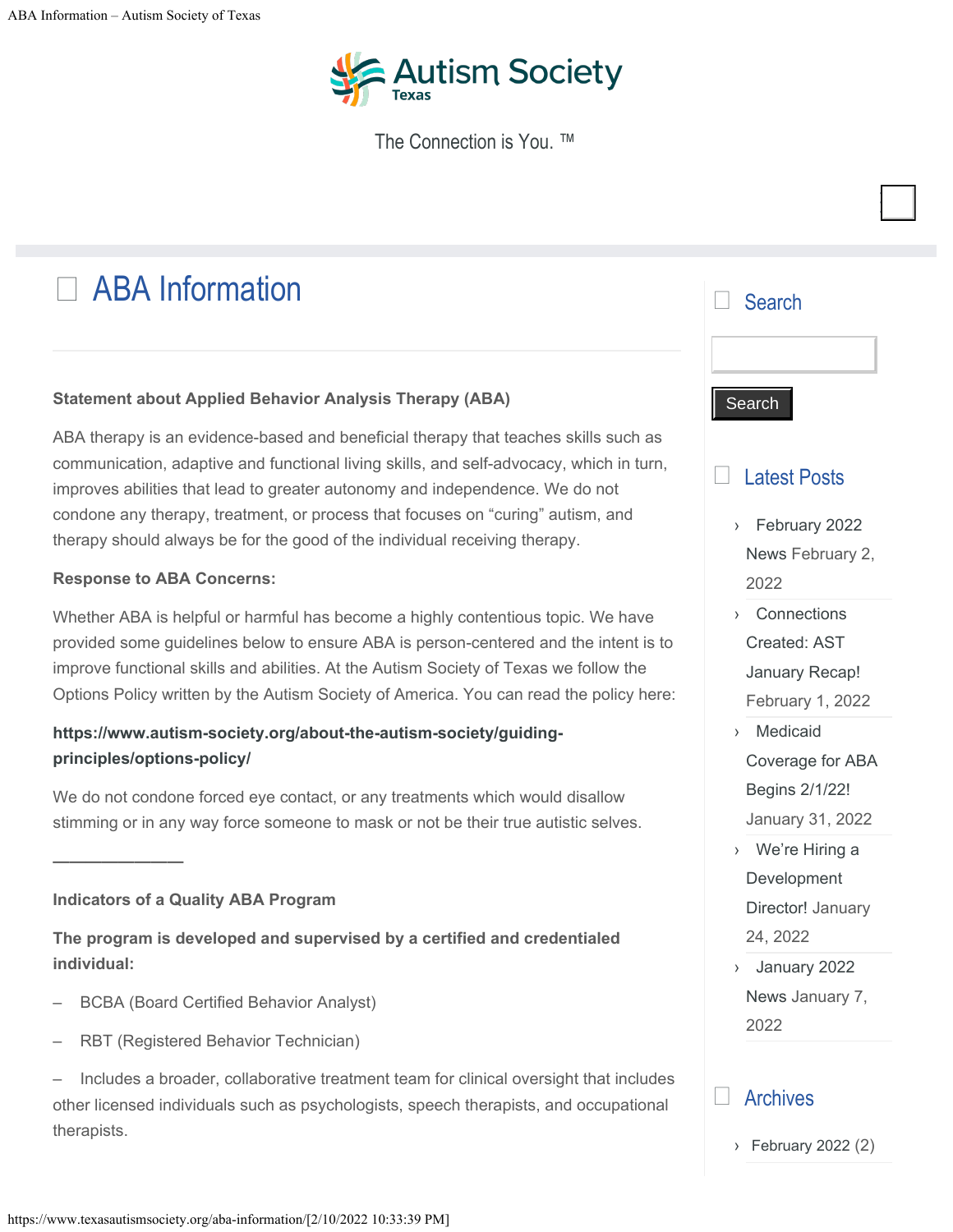### **Programs are individualized for the learner based on the assessment:**

– Consideration of the individual needs of the learner and the family should be taken into account when determining where the ABA program will primarily take place: inhome or center-based, or combination. There is evidence to support significant progress in both home and clinic settings based on individual needs.

- The child's natural inclinations and interests are incorporated.
- Cookie-cutter programs offering the same goals to each learner are a red flag.
- Teaching only skills that are missed on an assessment are a red flag.

### **The goals are meaningful, functional, and build important skills for adulthood:**

- Goals not only build on challenging areas, but strengths as well.
- An important question to ask is: If my child can't do this skill when they are an adult, will someone else have to do it for them?
- Goals are set not in terms of normalization, but to improve communication and the child's ability to function and interact with their environment.

#### **Data is collected regularly and used to make decisions about programs:**

– Data is shared regularly with parent and treatment team.

#### **The program is positive (not aversive or punishing):**

- Many opportunities for positive reinforcement in a naturalistic setting.
- The reinforcement is natural and preferred by the child.
- Physical prompting is only utilized when necessary with a willing learner (i.e., with consent) and is quickly faded.

– Instructional control is earned through rapport building and establishing consistent reinforcement contingencies.

### **Challenging behaviors are addressed and reduced:**

- A behavior plan is created following a Functional Behavior Assessment (FBA).
- The function/s of the behavior is identified, and the treatment plan reflects skills that need to be acquired as replacement behaviors.

The fidelity of the implementation of the behavior plan is measured across the treatment team and caregivers.

– Data is collected and analyzed on a regular basis to determine effectiveness of plan.

#### **Parental involvement is regular and mandatory:**

– Research shows that outcomes are better for children whose parents participate in

| >             | January 2022 (J <i>)</i> |
|---------------|--------------------------|
| $\mathcal{E}$ | December 2021 (1)        |
| >             | November 2021 (4)        |
| >             | October 2021 (3)         |
| >             | September 2021 (1)       |
| >             | August 2021 (2)          |
| >             | July 2021 (4)            |
| >             | June 2021 (4)            |
| >             | May 2021 (5)             |
| $\mathcal{E}$ | March 2021 (5)           |
| >             | February 2021 (2)        |
| >             | January 2021 (3)         |
| $\mathcal{E}$ | November 2020 (2)        |
| >             | October 2020 (3)         |
| >             | September 2020 (2)       |
| >             | August 2020 (5)          |
| >             | July 2020 (1)            |
| >             | June 2020 (3)            |
| >             | May 2020 (3)             |
| >             | April 2020 (5)           |
| >             | March 2020 (3)           |
| >             | February 2020 (1)        |
| >             | January 2020 (3)         |
| >             | December 2019 (1)        |
| >             | November 2019 (2)        |
| >             | October 2019 (2)         |
| $\mathcal Y$  | September 2019 (2)       |
| >             | August 2019 (1)          |
| >             | July 2019 (3)            |
| >             | June 2019 (1)            |
| >             | May 2019 (5)             |
| >             | April 2019 (2)           |
| >             | March 2019 (5)           |
| >             | February 2019 (7)        |
| >             | January 2019 (2)         |
| >             | December 2018 (1)        |

 $J_{2}$  $J_{2}$  $J_{2}$  $J_{2}$  $J_{2}$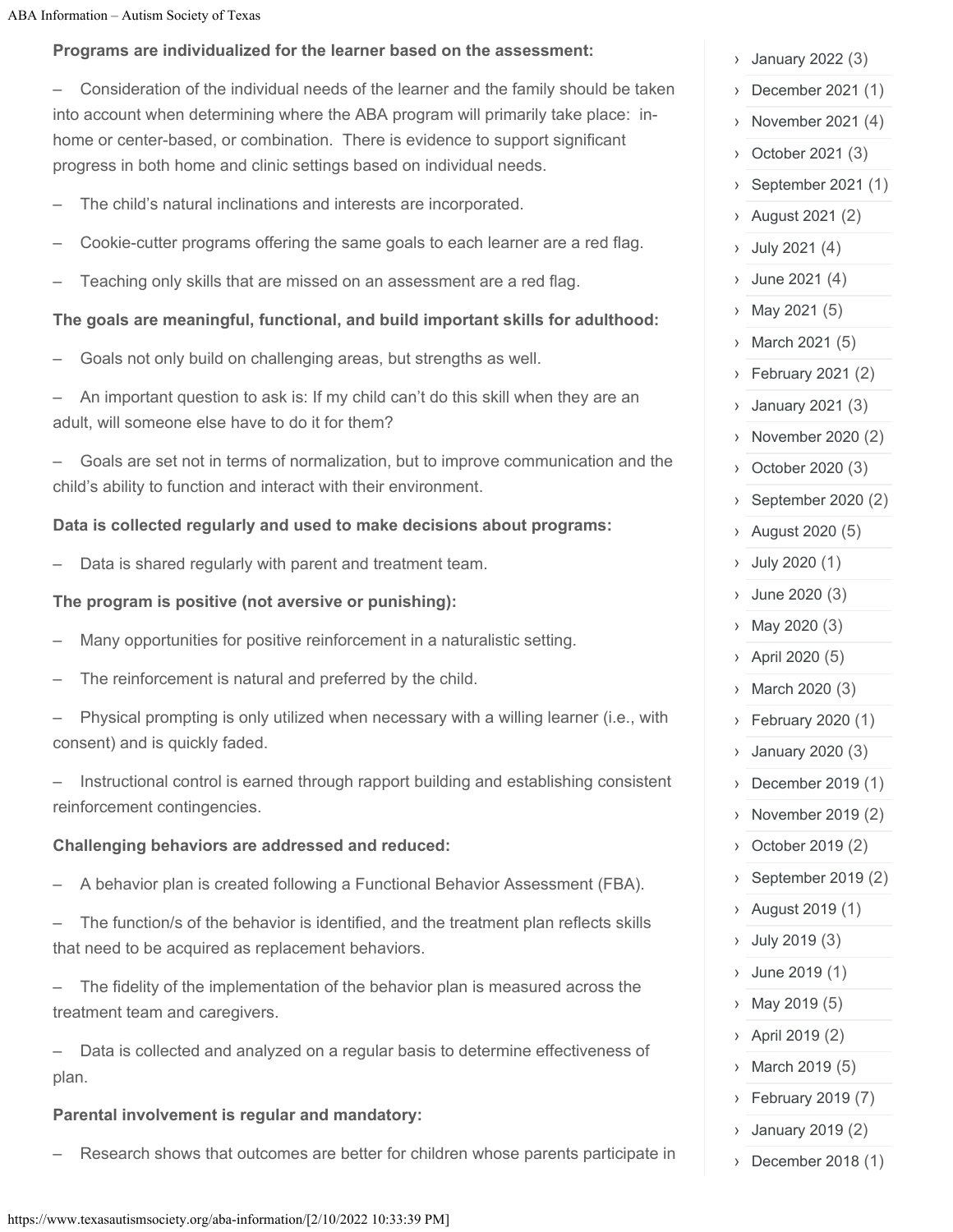their intervention program.

#### **Indicators of Quality Goals**

The most important element of an intervention program is that it is personalized according to the needs of the individual. These needs are informed by observation, assessments, interviews with parents, and an FBA to assess the function of any challenging behavior. The program should take place in the natural environment (as much as possible), be delivered by trained professionals, and involve the child and family in determining what is important to them.

#### **Goals should include:**

– Teaching new functional skills, including communication, social skills, and selfcare.

- Increasing selected functional behavior.
- Maintaining selected behavior.
- Reducing interfering or challenging behavior.
- Teaching functional replacement behavior.
- Generalizing behavior (embedded into programming).

– Increasing parental skills and incorporating parental participation into all aspects of the program.

– Collecting data regularly (e.g., daily) to track progress and inform modifications and progression of goals. Re-assessment of skills using the same standard measures should be occurring at regular intervals to assess progress.

Please contact us at [info@texasautismsociety.org](mailto:info@texasautismsociety.org) for more information.

| >                            | November 2018 (2)  |
|------------------------------|--------------------|
| >                            | October 2018 (2)   |
| >                            | September 2018 (3) |
| >                            | August 2018 (2)    |
| >                            | July 2018 (4)      |
| >                            | June 2018 (1)      |
| $\mathcal Y$                 | May 2018 (6)       |
| >                            | April 2018 (4)     |
| $\mathcal{E}$                | March 2018 (10)    |
| >                            | February 2018 (4)  |
| >                            | January 2018 (4)   |
| >                            | December 2017 (3)  |
| $\left\langle \right\rangle$ | November 2017 (6)  |
| >                            | October 2017 (3)   |
| $\mathcal Y$                 | September 2017 (4) |
| >                            | August 2017 (5)    |
| >                            | July 2017 (1)      |
| >                            | June 2017 (6)      |
| >                            | May 2017 (6)       |
| >                            | April 2017 (3)     |
| ⟩                            | March 2017 (7)     |
| $\mathcal{E}$                | February 2017 (5)  |
| >                            | January 2017 (9)   |
| >                            | December 2016 (2)  |
| >                            | November 2016 (3)  |
| >                            | October 2016 (1)   |
| >                            | September 2016 (3) |
| >                            | August 2016 (2)    |
| >                            | July 2016 (3)      |
| >                            | June 2016 (5)      |
| >                            | May 2016 (6)       |
| >                            | April 2016 (5)     |
| >                            | March 2016 (5)     |
| >                            | February 2016 (4)  |
| >                            | January 2016 (2)   |

› [December 2015](https://www.texasautismsociety.org/2015/12/) (2)